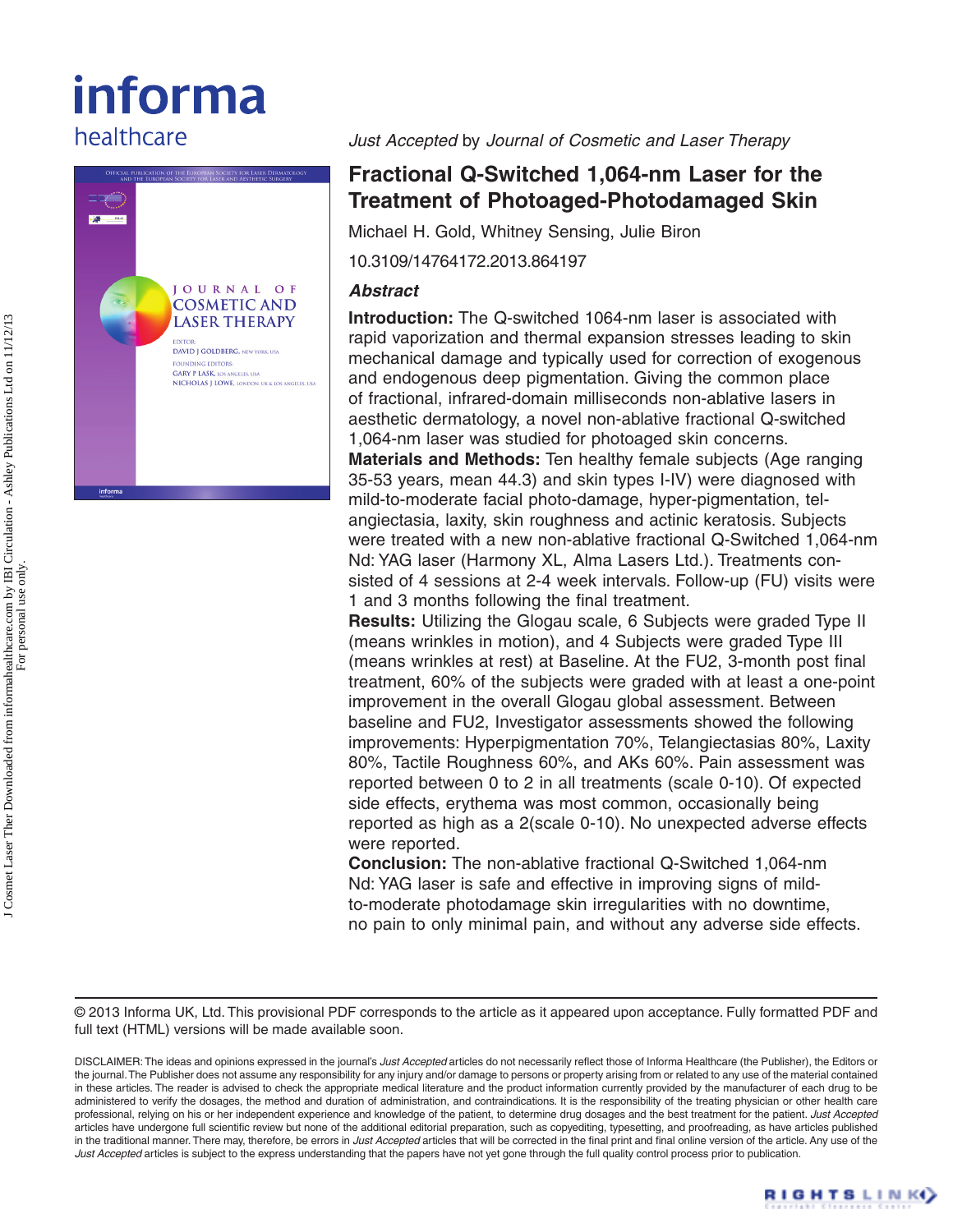# Fractional Q-Switched 1,064-nm Laser for the Treatment of Photoaged-Photodamaged Skin

Michael H. Gold<sup>1,2</sup>, Whitney Sensing<sup>1</sup>, Julie Biron<sup>1</sup>

<sup>1</sup>Tennessee Clinical Research Center, Nashville, TN USA; <sup>2</sup>Gold Skin Care Center, Medical Director, Nashville, TN USA

**Corresponding Author:** Michael H. Gold, MD, Tennessee Clinical Research Center; Suite 223 Nashville, TN 37215 Phone: 615-383-9660 Fax: 615-383-6995 Email: goldskin@goldskincare.com

Short title: QSwitched 1,064-nm Laser/Photoaged-Photodamaged

Piector, Nashville, TN USA<br>
Corresponding Author: Michael H. Gold, MD, Tennessee Clinical Research<br>
Transit: goldskin@goldskincare.com<br>
Infinit: goldskin@goldskincare.com<br>
Abort title: QSwitched 1,064-nm Laser/Photoaged-Ph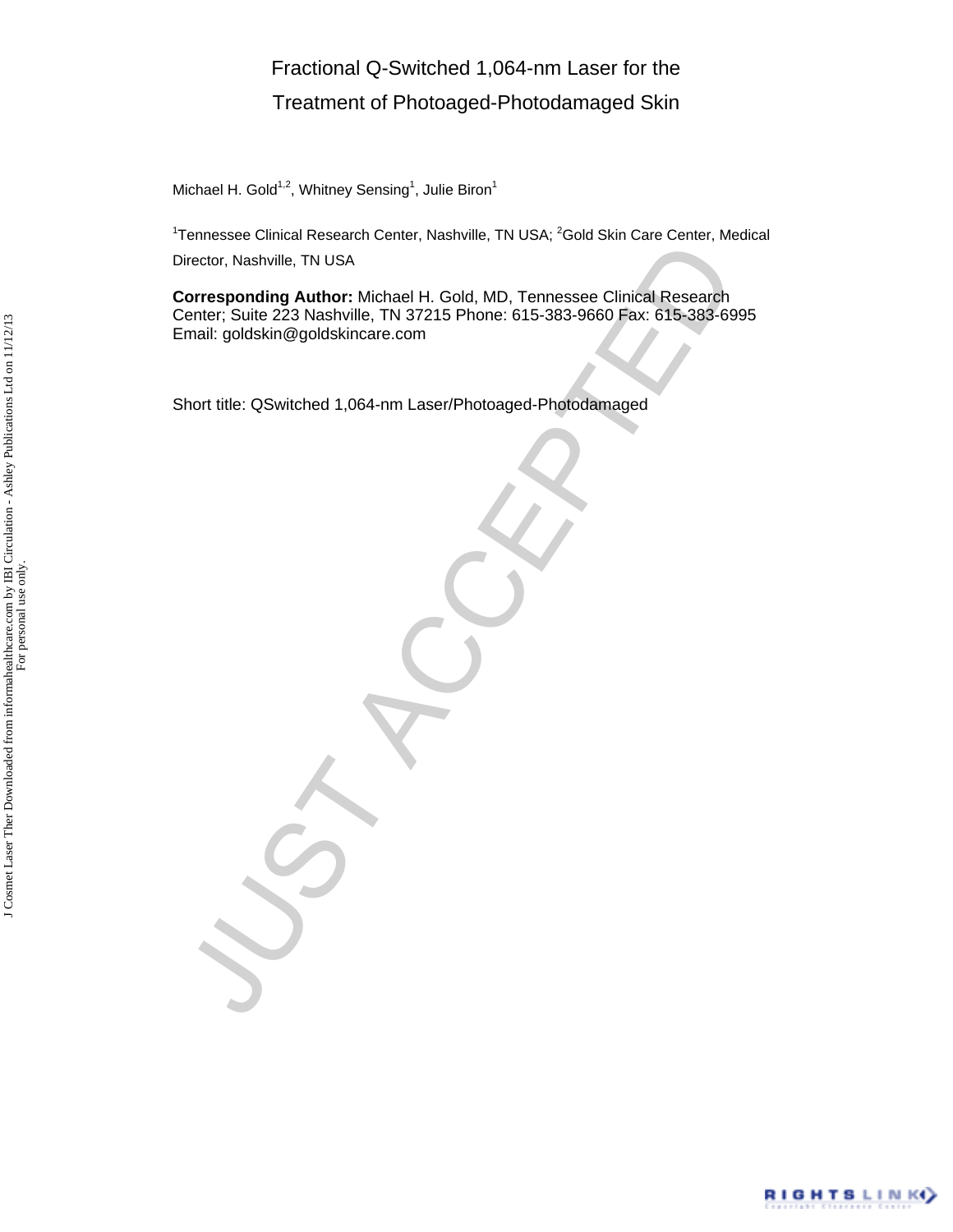#### Abstract

**Introduction:** The Q-switched 1064-nm laser is associated with rapid vaporization and thermal expansion stresses leading to skin mechanical damage and typically used for correction of exogenous and endogenous deep pigmentation. Giving the common place of fractional, infrared-domain milliseconds non-ablative lasers in aesthetic dermatology, a novel non-ablative fractional Q-switched 1,064 nm laser was studied for photoaged skin concerns.

**Materials and Methods:** Ten healthy female subjects (Age ranging 35-53 years, mean 44.3) and skin types I-IV) were diagnosed with mild-to-moderate facial photo-damage, hyper-pigmentation, telangiectasia, laxity, skin roughness and actinic keratosis. Subjects were treated with a new non-ablative fractional Q-Switched 1,064-nm Nd: YAG laser (Harmony XL, Alma Lasers Ltd.). Treatments consisted of 4 sessions at 2-4 week intervals. Follow-up (FU) visits were 1 and 3 months following the final treatment.

hoto-damage, hyper-prigmentation, telangliedzaisa, laxity, skin roughness<br>hotical teratois. Subjects were treated with a new non-ablative fraction-<br>witched 1,064-nm Nd: YAG laser (Harmony XL, Alma Lasers Ltd.). Treat<br>mosts **Results:** Utilizing the Glogau scale, 6 Subjects were graded Type II (means wrinkles in motion), and 4 Subjects were graded Type III (means wrinkles at rest) at Baseline. At the FU2, 3-month post final treatment, 60% of the subjects were graded with at least a one-point improvement in the overall Glogau global assessment. Between baseline and FU2, Investigator assessments showed the following improvements: Hyperpigmentation 70%, Telangiectasias 80%, Laxity 80%, Tactile Roughness 60%, and AKs 60%. Pain assessment was reported between 0 to 2 in all treatments (scale 0-10). Of expected side effects, erythema was most common, occasionally being reported as high as a 2(scale 0-10). No unexpected adverse effects were reported.

**Conclusion:** The non-ablative fractional Q-Switched 1,064-nm Nd: YAG laser is safe and effective in improving signs of mild-to-moderate photodamage skin irregularities with no downtime, no pain to only minimal pain, and without any adverse side effects.

#### **Introduction**

Fractional photothermolysis has emerged as one of the most popular aesthetic treatments for the signs of photoaged and photodamaged skin. The concept of fractional photothermolysis is to injure only very small areas of the skin, leaving areas of healthy, normal skin next to the treated areas. The healthy skin will help the treated skin heal faster, thus making fractional therapies very popular in today's laser and aesthetic world.

Numerous medical devices, at varying wavelengths of light, are currently being used as fractional laser devices. These include the nonablative fractional lasers that utilize wavelengths of light between 1,440 nm up to 1,927 nm. Theses devices routinely require a series of treatments, usually between four and six, to achieve satisfactory results. Downtime associated with these devices varies; but typically, one to two days of downtime are common with the non-ablative devices. The most common ablative fractional devices have wavelengths of 2,790 nm(YSGG devices), the 2,940 nm (erbium: YAG lasers), and 10,600 nm (carbon dioxide lasers). The fractional ablative devices usually only require one or two treatments to achieve their aesthetic benefits, but are associated with more downtime. The downtime can range anywhere from 5-10 days, depending upon the aggressiveness of the treatment and the amount of thermal damage created during the treatment itself. As well, sublative fractional rejuvenation exists, which utilizes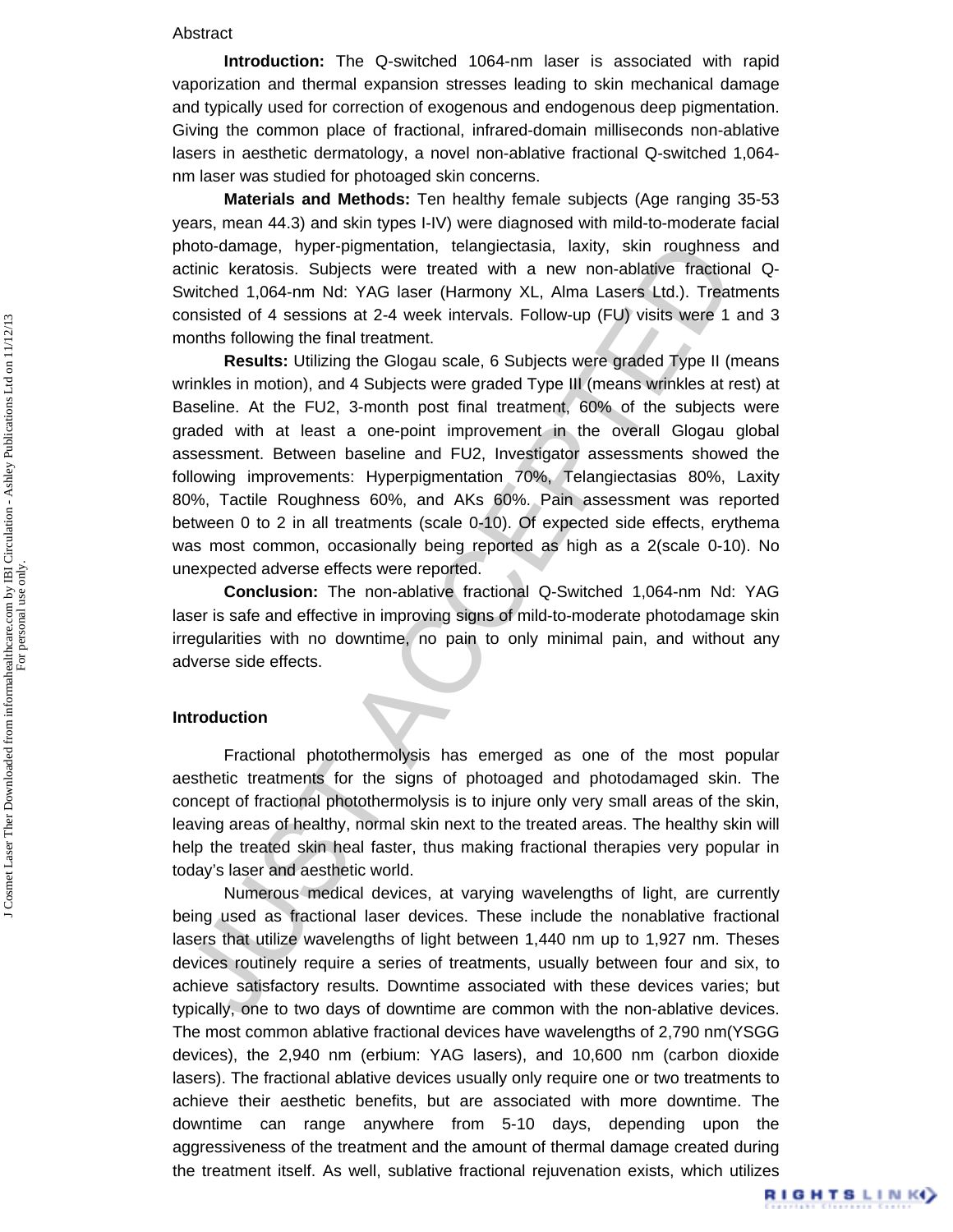radiofrequency energy to create its fractional effects. Downtime with these devices usually is between one and three days and several treatment sessions may be necessary to achieve the desired results. (1-5)

Over the years, subjects have utilized the 1,064-nm laser in various modes. As a near-infrared laser, this was utilized in years past as a nonablative rejuvenation therapy. Multiple treatments were required and, although there were histological changes noted as a result of these treatments, many could not see tangible results clinically. The Q-Switched 1,064-nm laser has found its place in laser medicine and is a standard for the treatment of deep pigment and for the treatment of tattoos. Multiple manuscripts have been written over the years that document their safety and efficacy. (6-8)

Recently, a 1,064-nm Q-Switched fractional device was introduced into the market. A recent pilot study, by Luebberding and Alexiades-Armenakas (9) showed that this device could improve superficial rhytides. A second study, by Tan, also showed the safety and efficacy of this device. (10) This clinical trial was designed to assess the 1,064-nm Q-Switched fractional laser in its ability to treat photoaged and photodamaged skin. This includes its effectiveness in improving skin color, skin texture, and tightening of age-related and sun-related damaged skin, including reduction in wrinkles, dyschromia, and to evaluate the overall recovery time, commonly referred to as downtime.

#### **Materials and Methods**

This was a single-center IRB-approved research project with all treatments being performed at The Tennessee Clinical Research Center, Nashville, TN. Ten healthy volunteers with skin types I-IV and photoaged- photodamaged skin were recruited for this clinical research project. The study was conducted in accordance with the International Conference on Harmonization (ICH) Harmonized Tripartite Guideline for Good Clinical Practice (GCP), 1996; the US Code of Federal Regulations (CFR) Title 21 parts 50, 56, and 812; applicable national laws and regulations and the ethical principles that have their origin in the Declaration of Helsinki.

exament their staty and the matuscripts have been winter to vertile year<br>occurrent their staty and efficacy. (6-8)<br>Recently, a 1,064-nm Q-Switched fractional device was introduced in<br>ancett. A recent pilot study, by Luebbe The laser module utilized is known as the Pixel Q-Switched module (QSW) operated on the Harmony XL Multi-Applications Platform (Alma Lasers Inc., Buffalo Grove, IL). It was designed as a fractional Q-Switched lasers module using high peak power and short pulses in the nanoseconds domain. The Q-Switched 1,064 nm wavelength laser is only modestly absorbed in melanin and hemoglobin thus enabling it to have deep penetration into the papillary and reticular dermis. The laser is fractionated by a passive refractive optical element, creating a 5x5 matrix of 25 microscopic holes, each with a diameter of approximately 200um and distributed in a 5 mm by 5 mm footprint. The Pixel QSW creates a high energy density of each pixel (range 60-130 J/cm2) to facilitate a non-specific thermal injury of the dermis, which them promotes collagen remodeling, albeit with a short pulse duration in the nanosecond range, differentiating it from other fractional lasers. The Pixel QSW laser module is shown in Figure 1.

The energy settings of the Pixel QSW range between 400-1200 mJ/Pulse. The pulse repetition of the Pixel QSW is adjustable, from 1 Hz, 2 Hz, or 4 Hz. Because the near infrared wavelength of the Pixel QSW (1,064-nm), where blood and melanin absorption is low, and the low power output of each pixel (51 mJ/Pixel), the laser module is considered very safe.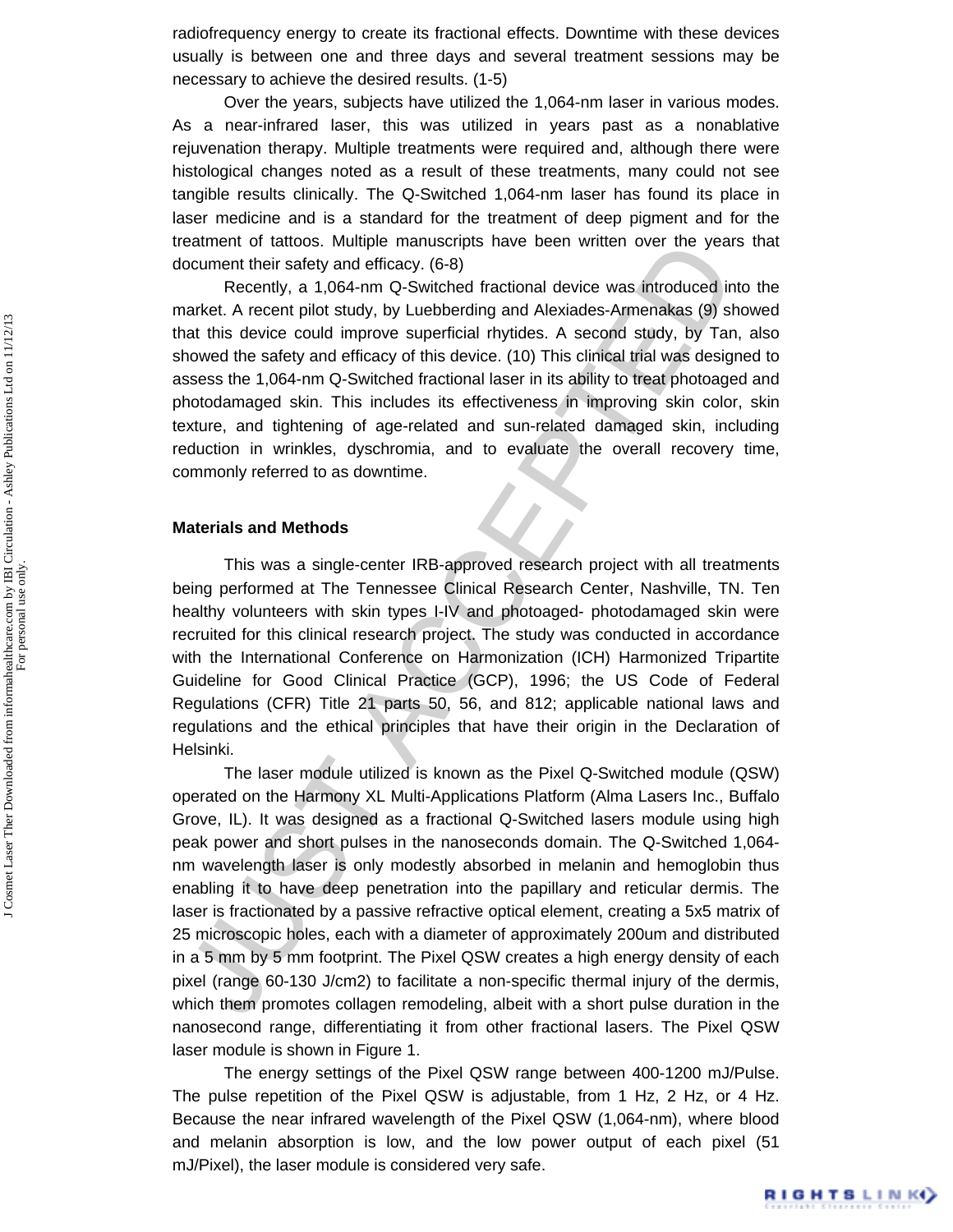Each of the ten participants was first required to sign an informed consent. Inclusion criteria in this study included males or females in good general health between 35 and 55 years of age with mild to moderate photoaged or photodamaged skin, which was determined by scoring a two or higher on the Glogau's 4-point photodamage scale.Exclusion criteria included those individuals with any uncontrolled systemic disease. Other exclusion criteria included the use of any topical product containing a retinoid, a retinal, or any other Vitamin A preparation within three months of entry into the clinical trial; the use of any systemic corticosteroid therapy within six months prior to the study; the use of a toxin or biostimulatory molecule within the previous six months; any topical medicated cream, lotion, or powder on the treatment area within 14 days before the start of the clinical trial and throughout the clinical trial; one year without the use of isotretinoin or its derivatives; excessive exposure to sunlight or UV light prior to and during the clinical study and follow up period. As well, any facial skin concern or disease that may interfere with the study also was an exclusion to participate in this clinical trial.

Each subject was scheduled to receive up to four treatments, administered at intervals of 14 +/- 2 days. Each subject had clinical photographs taken at baseline, prior to each treatment, and during each follow-up period. Further clinical evaluations were scheduled at one month and three months following the last treatment visit. Pain tolerance was assessed on a 0 (min) -10 (max) scale

Distinction of the chiral and throughout within the persons are medicated oream, lotion, or powder on the treatment area within 14 days betard of the clinical trial and throughout the clinical trial; one year without the o Clinical assessment scales included the visual appearance of the treated area and from the fixed magnification of clinical photographs using the following scale: -1 for exacerbation; 0 for no change; 1 for 1%-25% improvement; 2 for 26% 50% improvement; 3 for 51% to 75% improvement; and 4 for improvement from 76% to 100%. At each clinical session, subjects were assessed for any signs of adverse events including erythema, edema, and burns of the skin. The Global Aesthetic Improvement Scale (GAIS) was also determined for each of the subjects in the clinical trial.

Each subject was given a skin test area of treatment prior to the full-face treatment. This was performed on the lower left or right side of the jaw-line and the nasolabial fold level. The skin test area was 2 x 5 cm and the treatment test site was performed according to the parameters outlined in Table I. After a wait period of 30 minutes, the treatment was conducted according to the parameters listed in Table II. Following each treatment, subjects were instructed to apply Cetaphil Cleanser (Galderma, Ft. Worth, TX), Cetaphil Moisturizers, and an SPF sunscreen with a 30+.

Subjects were evaluated for their amount of photodamage, the amount of hyperpigmentation present, the degree of telangiectasia present, the laxity of the skin, the roughness of the skin, and the numbers of actinic keratoses (AKs) present. At each visit, changes in these parameters were assessed.

#### **Results**

All ten of the subjects enrolled in the clinical completed the study and all of the follow-up visits. The age ranges were from 35 years of age to 53 years of age, with a median of 44.3 years. All of the participants in the clinical trial were females.

Utilizing the Glogau scale, six subjects were evaluated as Skin Type II with wrinkle in motions and four subjects were evaluated as Skin Type III, with wrinkles at rest. The clinical assessments, in graph form are seen in Figures 2-7 for each of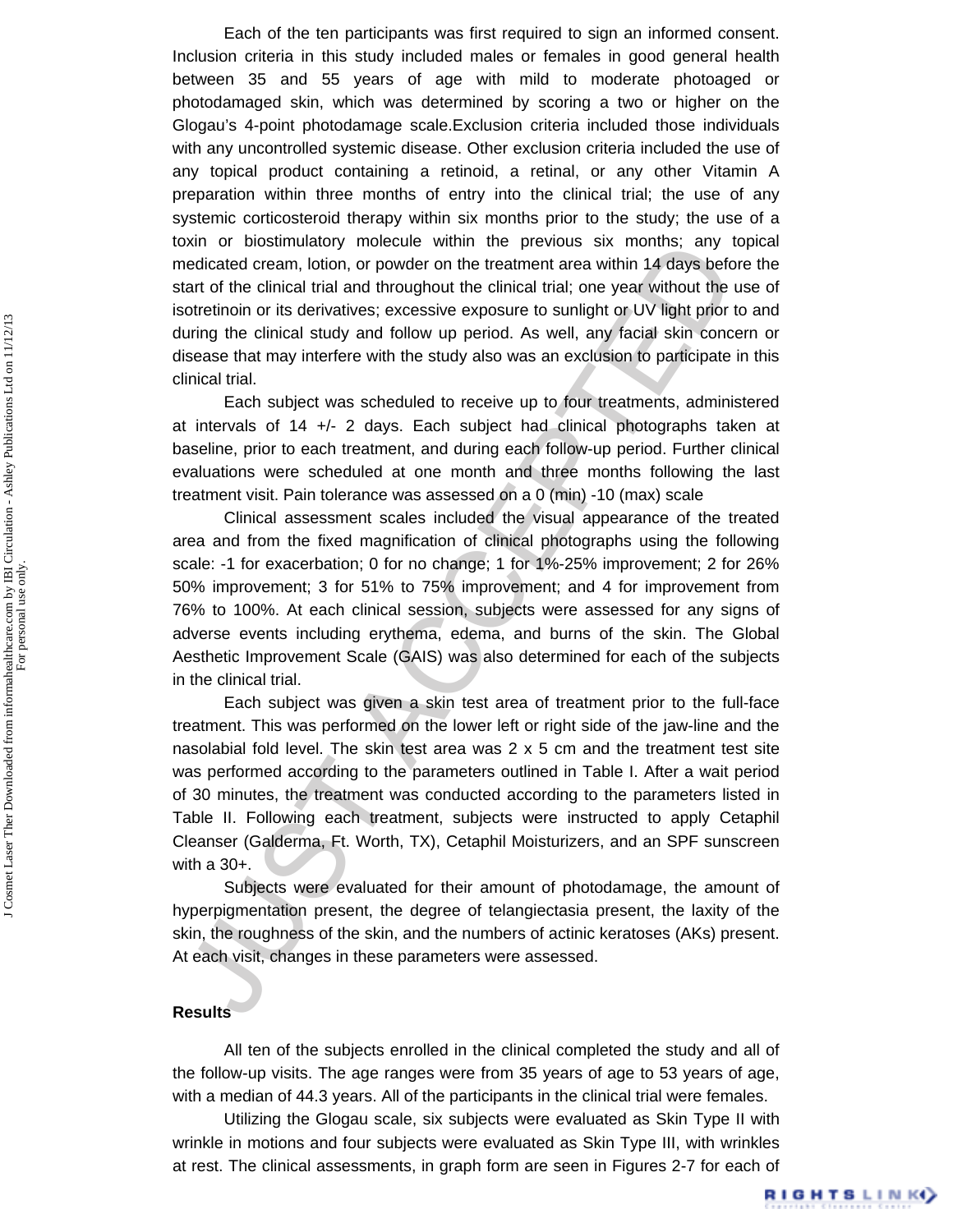the parameters of photoaged-photodamaged skin that was assessed during the clinical trial.

From the tables provided, one can see that at the FU2 visit, which correlates to the three month following the last treatment with the Pixel QSW, 60% of the subjects were graded with at least a one-point improvement in the overall Glogau Aesthetic Improvement Scale, or GAIS. Between the baseline visit and the FU2 visit, or three month follow-up period, the investigator assessments showed the following improvements in the photoaged-photodamaged skin: there was a 70% improvement in hyperpigmentation during the course of the clinical trial; there was an 80% improvement in the telangiectasias the subjects presented with at baseline and the end results; skin laxity was noted to improve in 80% of the subjects with tightening noted in the treatment areas; tactile roughness improved in 60% of the subjects; and there was a 60% decrease in identifiable AKs from baseline to the end of the treatment and follow-up period.

Pain assessments were reported using a 0-10 scale and the pain reported by subjects across all the treatments was noted to be between 0 and 2. The pain, via graph form, is shown in Figure 8. Erythema, immediately following the treatments themselves, and lasting for several hours to 24 hours, was reported in the majority of individuals, being reported as high as a 2 on a 0-10 scale. No other expected or unexpected adverse events were noted during the course of this clinical trial. No subject experienced any significant downtime that caused her to miss a scheduled activity or to miss her work schedule.

A representative before and after clinical photograph is shown in Figure 9.

#### **Discussion**

Subjects are searching for real and visible clinical results when they visit an aesthetic dermatology clinic for the treatment of photoaged and photodamaged skin. A variety of therapeutic options are available and many show great safety and efficacy in achieving a satisfactory cosmetic outcome. The desire for treatment options which lower the downtime of subjects has become one of the top considerations, along with assessing the subjects' lifestyle and daily requirements, when determining the most appropriate therapy to deal with today's cosmetic's problems.

In own inputering this term and entangleduations the subjects presenting to the direct ower that the production and the end results; skin laxity was noted to improve in 80% of the subjects profering noted in the treatment Fractional photothermolysis has been a boom for the past ten years as we have been able to treat subjects safely and with less downtime as compared to their full non-ablative or ablative predecessors. Non-ablative fractional therapies, which introduced the concept to the aesthetic community, paved the way to provide meaningful treatments with minimal downtime, although they usually require multiple treatments to achieve acceptable results. Ablative fractional treatments are also very useful, however keeping in mind that with this more aggressive form of therapy, more downtime is needed for the subjects, thus limiting the therapy in some instances. Sublative fractional therapy is also useful and many find it has approached ablative fractional as it lessens the associated downtime with the procedure.

Q-Switched 1,064-nm therapy has been around in the cosmetic arena for many years. It has shown to be the laser of choice for pigmented lesions and for the treatment of tattoos. Recently, a pixelated form of the Q-Switched 1064-nm has been introduced, which was the basis of the clinical trial described in this report.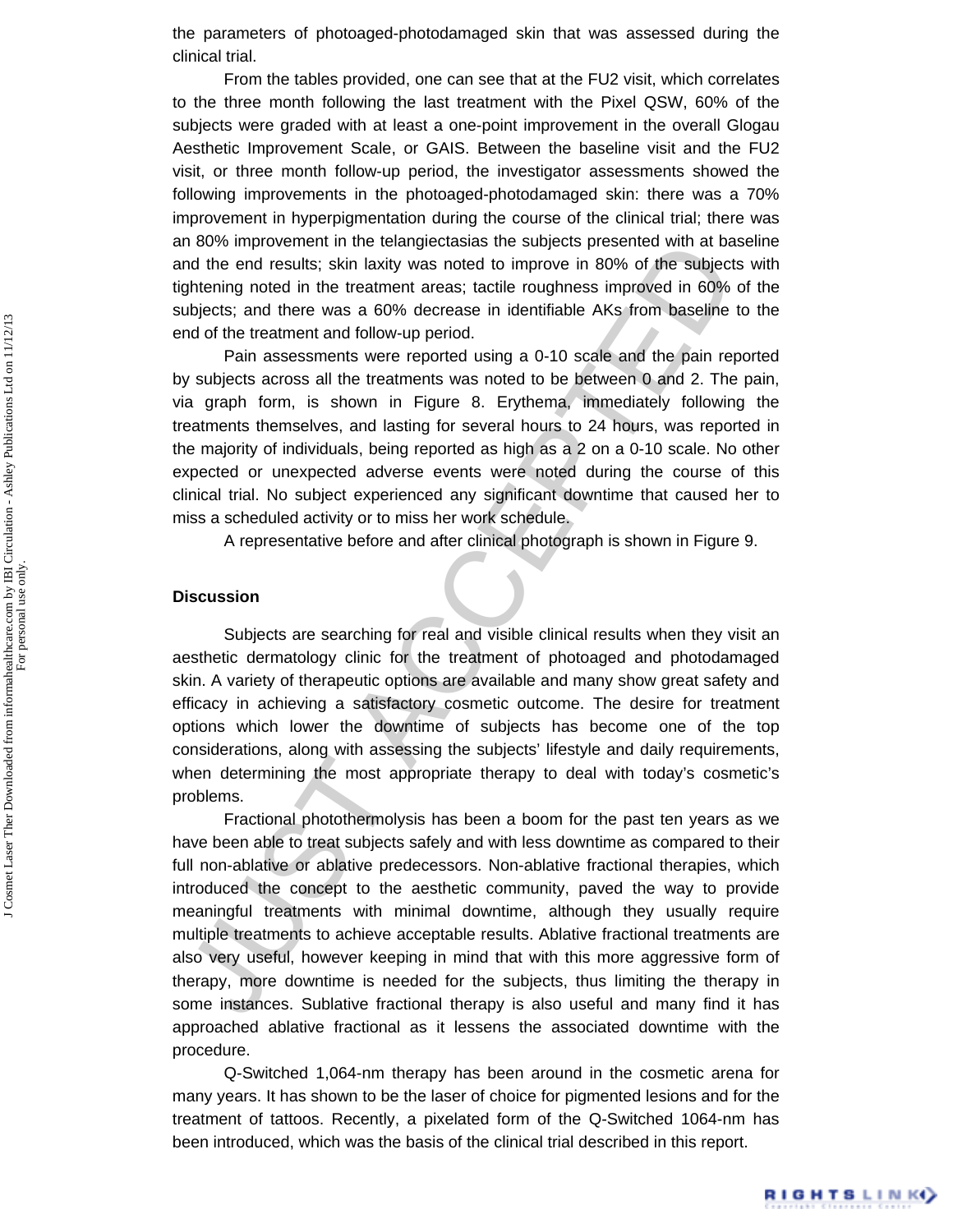The Pixel QSW stimulates new collagen formation through the induction of a micro-thermal injury in the dermis that initiates the wound-healing cascade. The dermal injury causes a proliferation of fibroblasts and an up-regulation of collagen expression (neocollagenesis /remodeling) that leads to a thicker and more normal appearing dermis. Both pro-collagen and type III collagen fibers are produced. This increases skin firmness and improves skin texture in subjects after the laser treatments.

Heat shock protein (HSP70) has been suggested to play a significant role in ablative and non-ablative thermal laser treatments (9). Nonablative laser treatments with a 1,540-nm Er-glass laser resulted in a uniform up-regulation of HSP70 protein expression in the epidermal layers immediately (about 60 min) after the laser procedure, with maximal expression one to three days post-intervention (10). This will play a role in new collagen formation with fractional laser therapy, including the Pixel QSW.

noti a ration in the eigenstate resulted in a unioning up-regulation of matrix and a space and photodamage sixter studies and eigenstation in the eigenber in the original space in mean data to more the consider the conside Luebberding and Alexiades-Armenakas reported on this device in 2012. (11) In their pilot study of seven individuals, they treated facial and neck skin aging with the Pixel QSW device. Their subjects received three treatment sessions at 2-4 week intervals and they evaluated the subjects one month following their last Pixel QSW laser treatment. Their results showed an 11.3% improvement over baseline for the rhytides of the face and neck. The subjects had no associated pain with the treatments given and they noted minimal erythema with the therapy as well. They concluded that the Pixel QSW significantly improves superficial rhytides and is a safe device for this therapy.

In a second clinical evaluation, Tan (12) evaluated 60 subjects with the Pixel QSW. Each subject received three weekly treatments with the Pixel QSW and was followed one week, one month, and three months following their last laser treatment. He found that 15% of the subjects had very significant clinical improvement (76-100%) and 22% had improvement between 51-75%. His study showed that the periorbital areas were the areas that responded best to the laser therapy and that the arms responded the least to this treatment.

The present study evaluated more parameters than superficial rhytides, as it was a fitting progression to evaluate how the device would work in treating photoaged and photodamaged skin, looking at a variety of parameters that are associated with photodamaged skin. The results presented confirm the work of the pilot study and suggest that using the Pixel QSW can result in improvement of photoaged and photodamaged skin with minimal downtime and virtually no pain, over a short period of time. Subjects and clinicians can notice improvement and this is important as we assess the true benefit of these therapies for the treatment of rhytides and photodamage.

#### **Conclusions**

The fractional Pixel QSW laser showed significant clinical improvement in the signs of photoaged and photodamaged skin with minimal downtime and minimal pain making it a useful and safe fractional modality for all skin types and those interested in cosmetic enhancements of their skin.

*Declaration of interest:* This study was sponsored by Alma Lasers. Dr. Gold has acted as a consultant and speaker for Alma Lasers and has received educational grants from Alma Lasers. Whitney Sensing is employed by the Tennessee Clinical Research Center. Julie Biron is employed by the Tennessee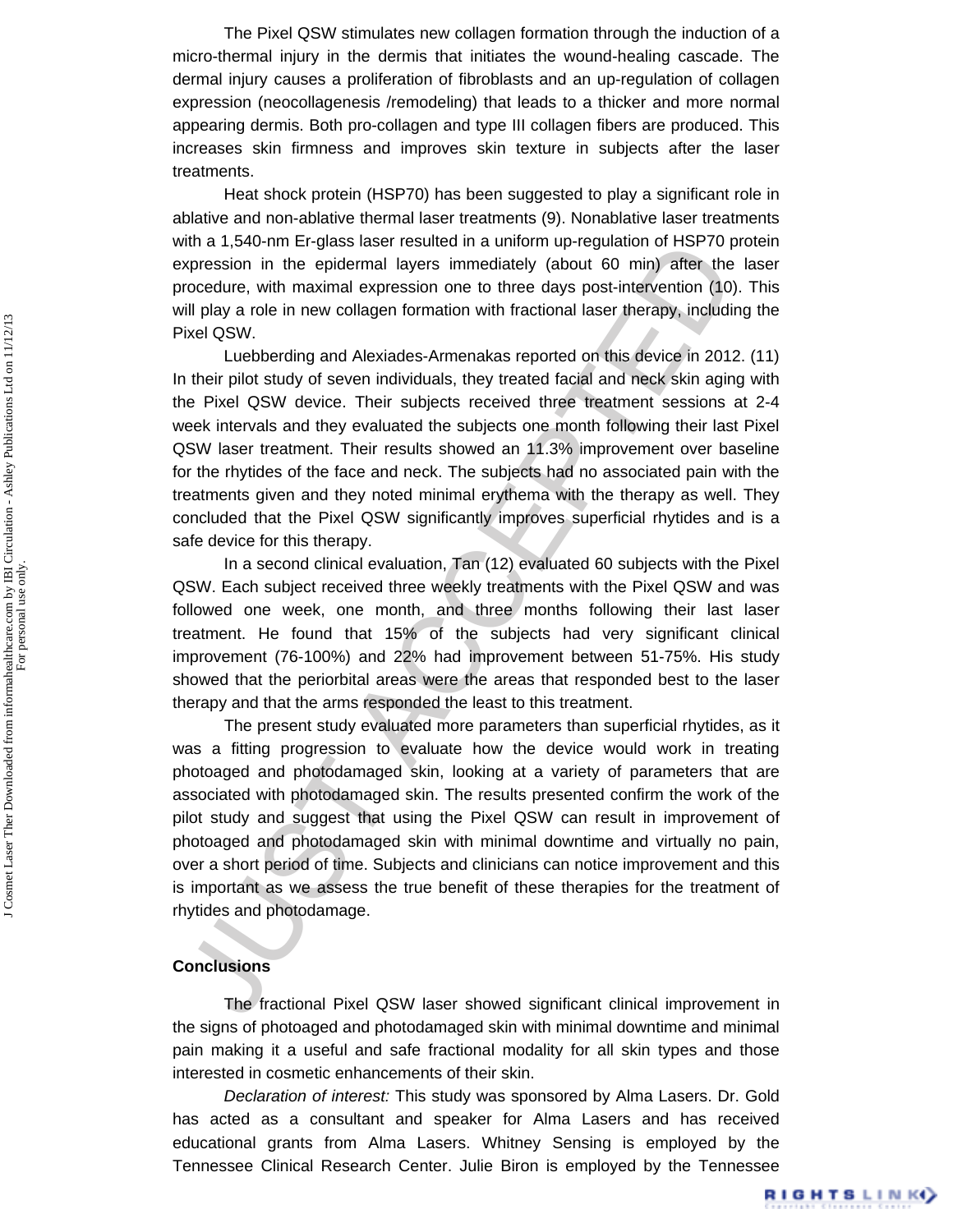Clinical Research Center. The Tennessee Clinical Research Center has received educational grants from Alma Laser.

#### **References**

- 1. Manstein D, Herron, GS, Sink RK, Tanner H, Anderson RR. Fractional photothermolysis: a new concept for cutaneous remodeling using microscopic patterns of thermal injury. Lasers Surg Med 2004; 34(5): 426-438.
- 2. Gold MH. Fractional technology: a review and clinical approaches. J Drugs in Dermatol 2007
- 3. Gold MH. Update on fractional technology. J Clin Aesthet Derm. 2010; 3:14-22.
- 4. Alexiades-Armenakas MR, Dover JS, Arndt KA. The spectrum of laser skin resurfacing: nonablative, fractional, and ablative laser resurfacing. J Am Acad Dermatol 2008; 58(5): 719-737;
- 5. Hruza G, Taub AF, Collier SL, Mulholland SR. Skin rejuvenation and wrinkle reduction using a fractional radiofrequency system. J Drugs Dermatol 2009; 8(3): 259-265.
- 6. Kilmer SL, Wheeland RG, Goldberg DJ, Anderson RR. Treatment Of Epidermal Pigmented Lesions With The Frequency-Doubled Q-Switched Nd-Yag Laser - A Controlled, Single-Impact, Dose-Response, Multicenter Trial. Arch Dermatol. 1994; 130(12): 1515-9.
- 7. Alster TS, Lupton JR. Laser therapy for cutaneous hyperpigmentation and pigmented lesions. Dermatol Ther. 2001; 14:46–54.
- 8. Kilmer SL, Lee MS, Grevelink JM, Flotte TJ, Anderson RR. The Qswitched Nd-YAG Laser Effectively Treats Tattoos - A Controlled, Dose-Response Study. Arch Dermatol 1993; 129(8): 971-8.
- 9. Wilmink, GJ et al. Molecular imaging-assisted optimization of hsp70 expression during laser-induced thermal pre-conditioning for wound repair enhancement J. Invest. Dermatol. 2009; 129(1) 205–216.
- 10. Helbig D, Moebius A, Simon JC, Paasch U. Nonoablative skin rejuvenation devices and the role of hear shock protein 70: Results of a human skin explant model. J Biomed Opt. 2010 May-Jun; 15(3):038002.
- 2. Gold MH. Fractional technology: a review and clinical approa<br>3. Gold MH. Update on fractional technology. J Clin Aesthet 1<br>2010; 3:14-22.<br>4. Mexiades-Armenakas MR, Dover JS, Amdt KA. The spectrulaser skin resurfacing: n 11. Luebberding S, Alexiades-Armenakas MR. Fractional, nonablative Q-switched 1,064-nm neodymium YAG laser to rejuvenate photoaged skin: a pilot study. J Drugs Dermatol 2012; 11(11): 1300-1304.
	- 12. Tan KL. High power Q-switched Nd: yag 1,064-nm fractional laser for non-ablative skin remodeling. White Paper, Alma Lasers. 2010.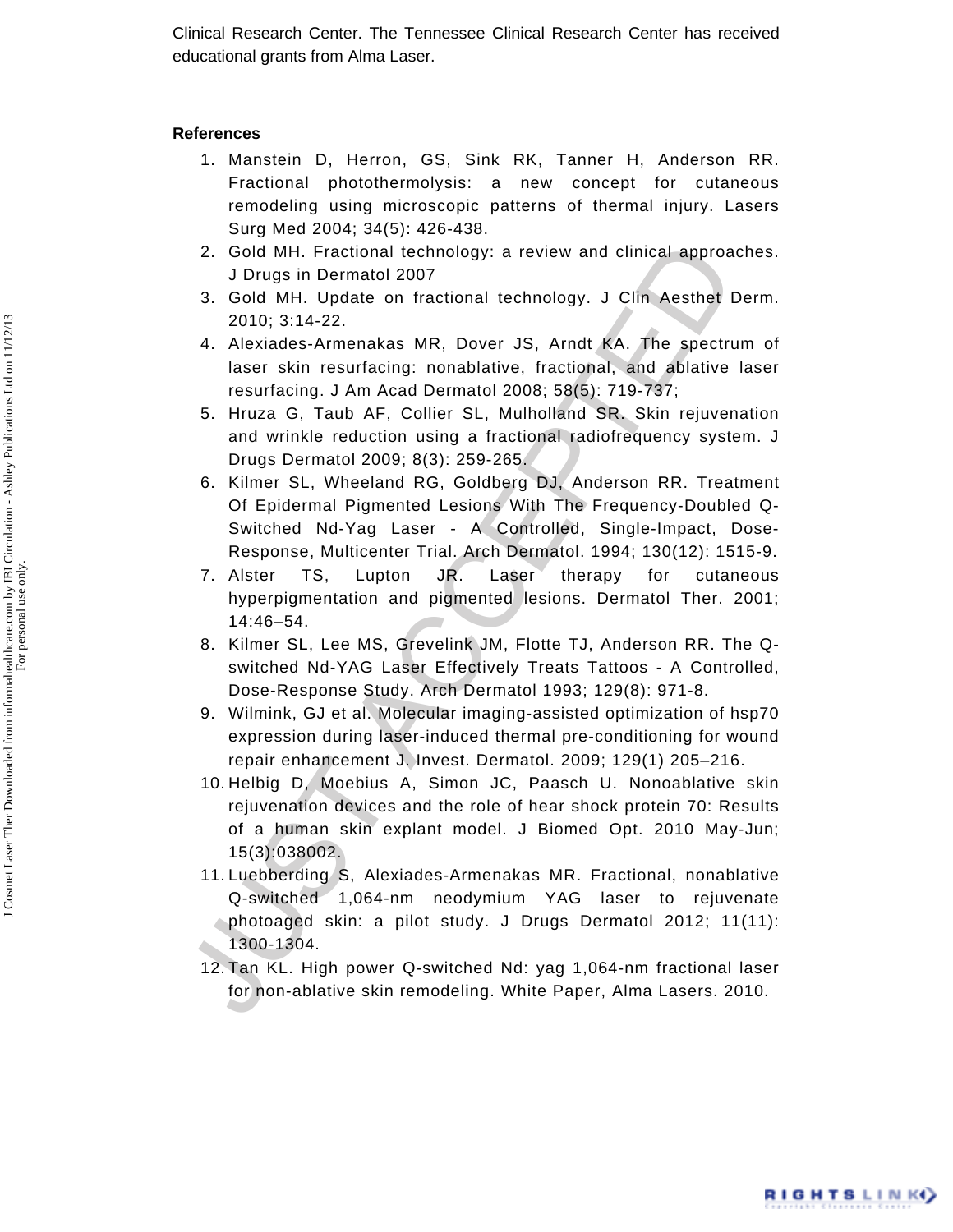# **Table Legends**

#### **Table I**

Pixel QSW Skin Test Parameters.

| <b>Skin Type</b><br>(Fitzpatrick I-VI) | Fluence (mJ/P) | <b>Pulse Repetition Rate</b><br>(Hz) | <b>Total Energy (J)</b> | <b>Waiting Period</b><br>(minutes) |  |
|----------------------------------------|----------------|--------------------------------------|-------------------------|------------------------------------|--|
| $\mathsf{I}-\mathsf{III}$              | 1000           | $\overline{\mathbf{4}}$              | 400-500                 | $30\,$                             |  |
| $\textsf{IV-VI}$                       | 800            | $\overline{\mathbf{4}}$              | 400-500                 | $30\,$                             |  |
|                                        |                |                                      |                         |                                    |  |

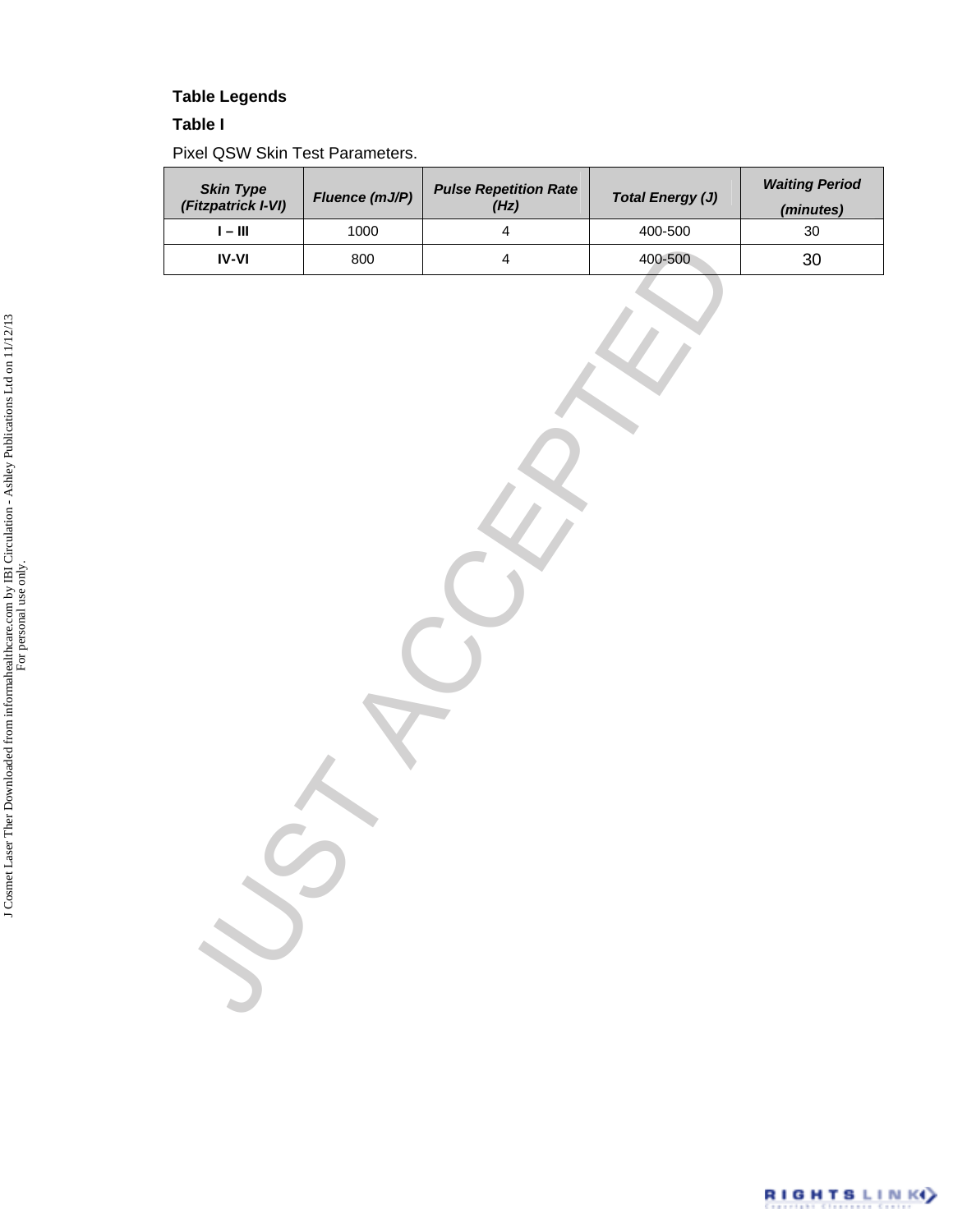#### **Table II**

| Pixel QSW Laser Suggested Treatment Parameters |  |
|------------------------------------------------|--|
|------------------------------------------------|--|

| Skin Type      | Energy<br>(mJ/P) | Overlappin<br>g<br>(% ) | Frequency<br>(Hz)       | <i>*</i> Total<br>Energy (J) | Intensity  |  |
|----------------|------------------|-------------------------|-------------------------|------------------------------|------------|--|
| $I-III$        | $800 - 1200$     |                         | $\overline{4}$          |                              |            |  |
|                |                  | $50 - 80$               |                         | 400-500                      | Mild       |  |
| <b>IV-VI</b>   | 800-1000         | $50 - 80$               | $2$ or $4$              | 400-500                      | Mild       |  |
| $I-III$        | 800-1200         | $50 - 80$               | $\overline{4}$          | 500-600                      | Moderate   |  |
| $IV-VI$        | 600-800          | $50 - 80$               | $2$ or $4$              | 500-600                      | Moderate   |  |
| $\overline{I}$ | 1000 - 1200      | $50 - 80$               | $\overline{\mathbf{4}}$ | 600-650                      | Aggressive |  |
| $IV-VI$        | $600 - 800$      | $50 - 80$               | $2$ or $4$              | 600-650                      | Aggressive |  |
|                |                  |                         |                         |                              |            |  |
|                |                  |                         |                         |                              |            |  |
|                |                  |                         |                         |                              |            |  |
|                |                  |                         |                         |                              |            |  |

J Cosmet Laser Ther Downloaded from informahealthcare.com by IBI Circulation - Ashley Publications Ltd on 11/12/13<br>For personal use only. J Cosmet Laser Ther Downloaded from informahealthcare.com by IBI Circulation - Ashley Publications Ltd on 11/12/13 For personal use only.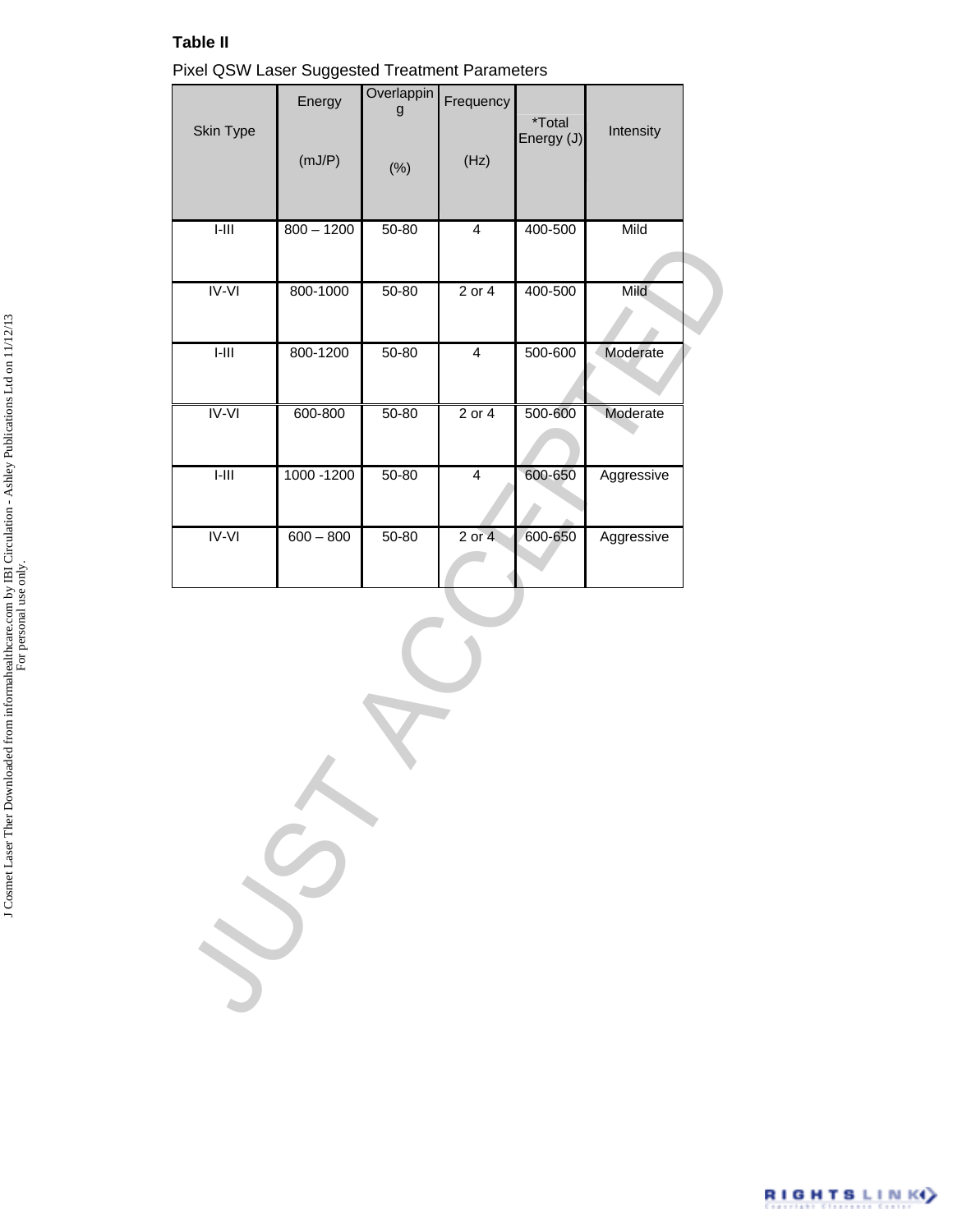#### **Figure Legends**

### **Figure 1**

High Power Pixel QSW Nd: YAG 1064-nm laser hand piece and its 5x5 pixel matrix on a 0.5 x 0.5 cm footprint.



Please replace the above QSW laser module photo (use the attached provided below).



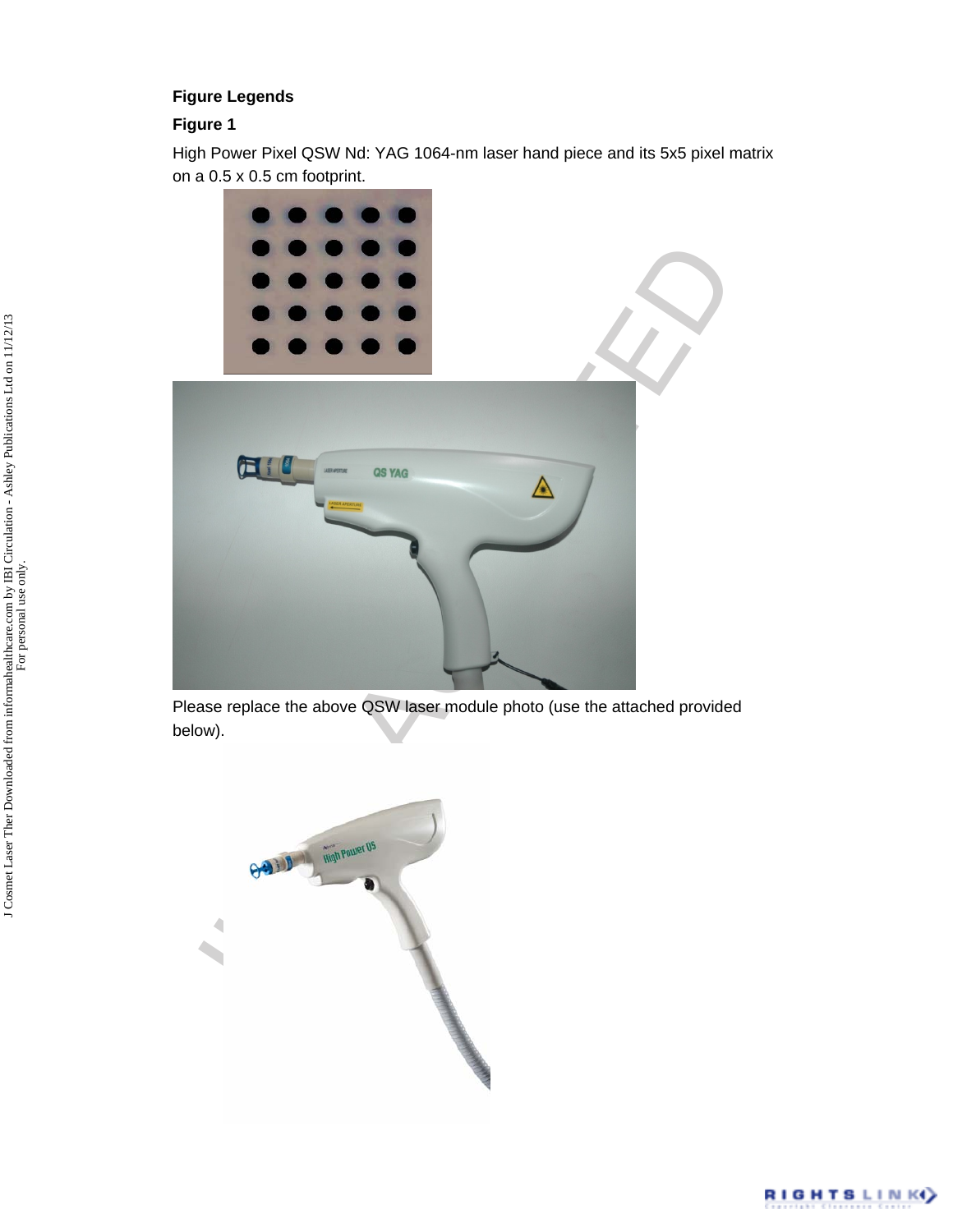XXXX.



JUST ACCEPTED

J Cosmet Laser Ther Downloaded from informahealthcare.com by IBI Circulation - Ashley Publications Ltd on 11/12/13<br>For personal use only. J Cosmet Laser Ther Downloaded from informahealthcare.com by IBI Circulation - Ashley Publications Ltd on 11/12/13 For personal use only.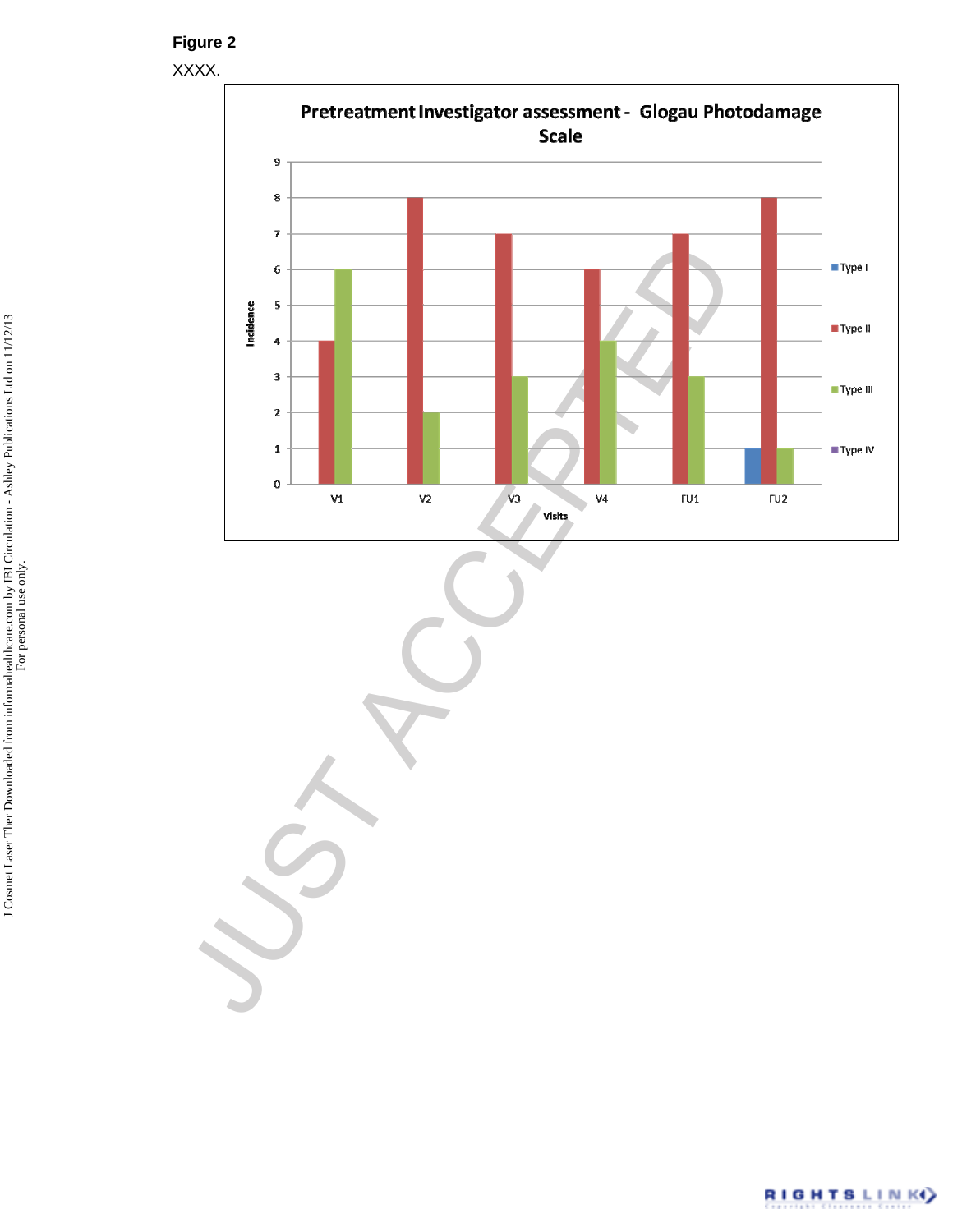XXXX.

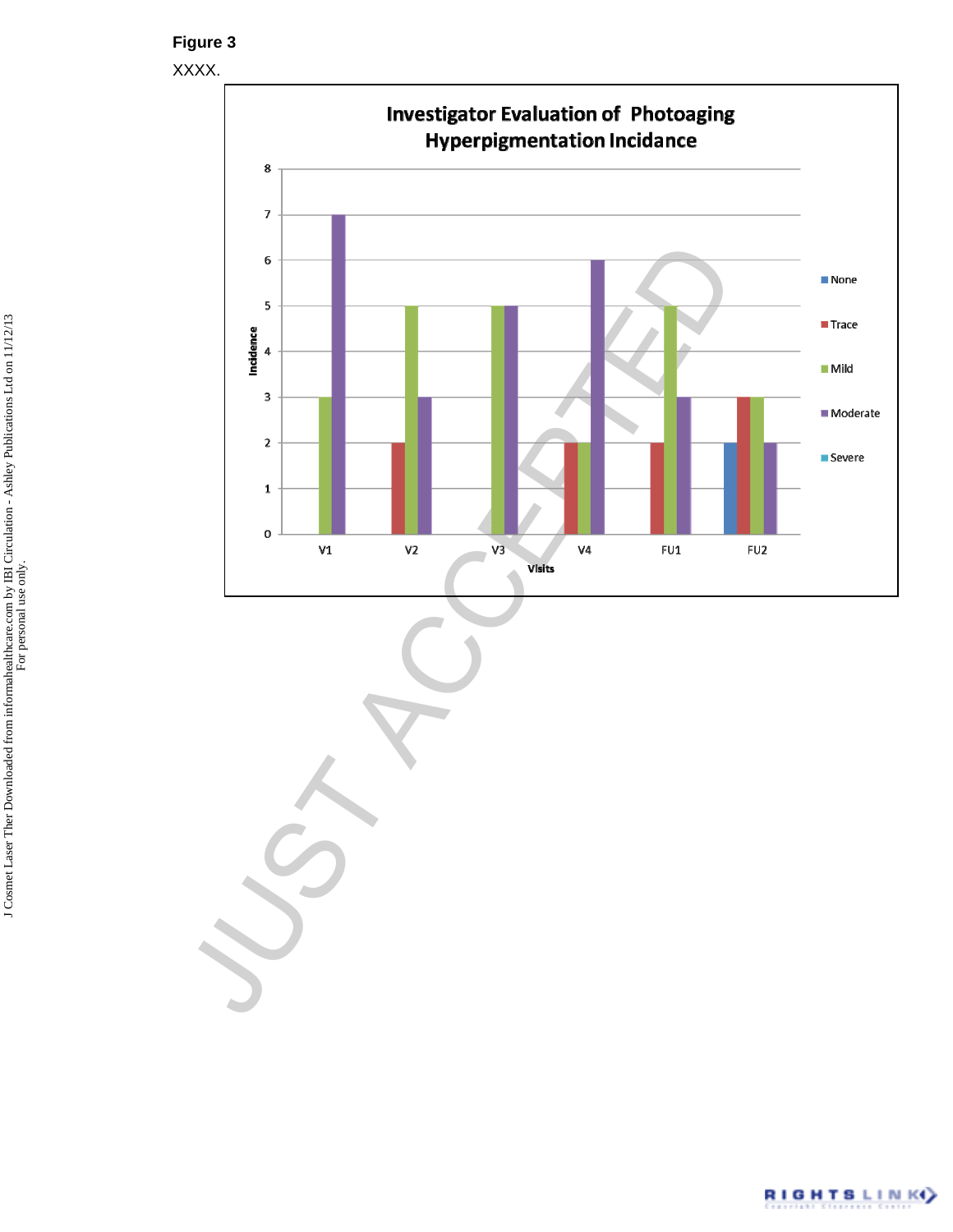XXXX.

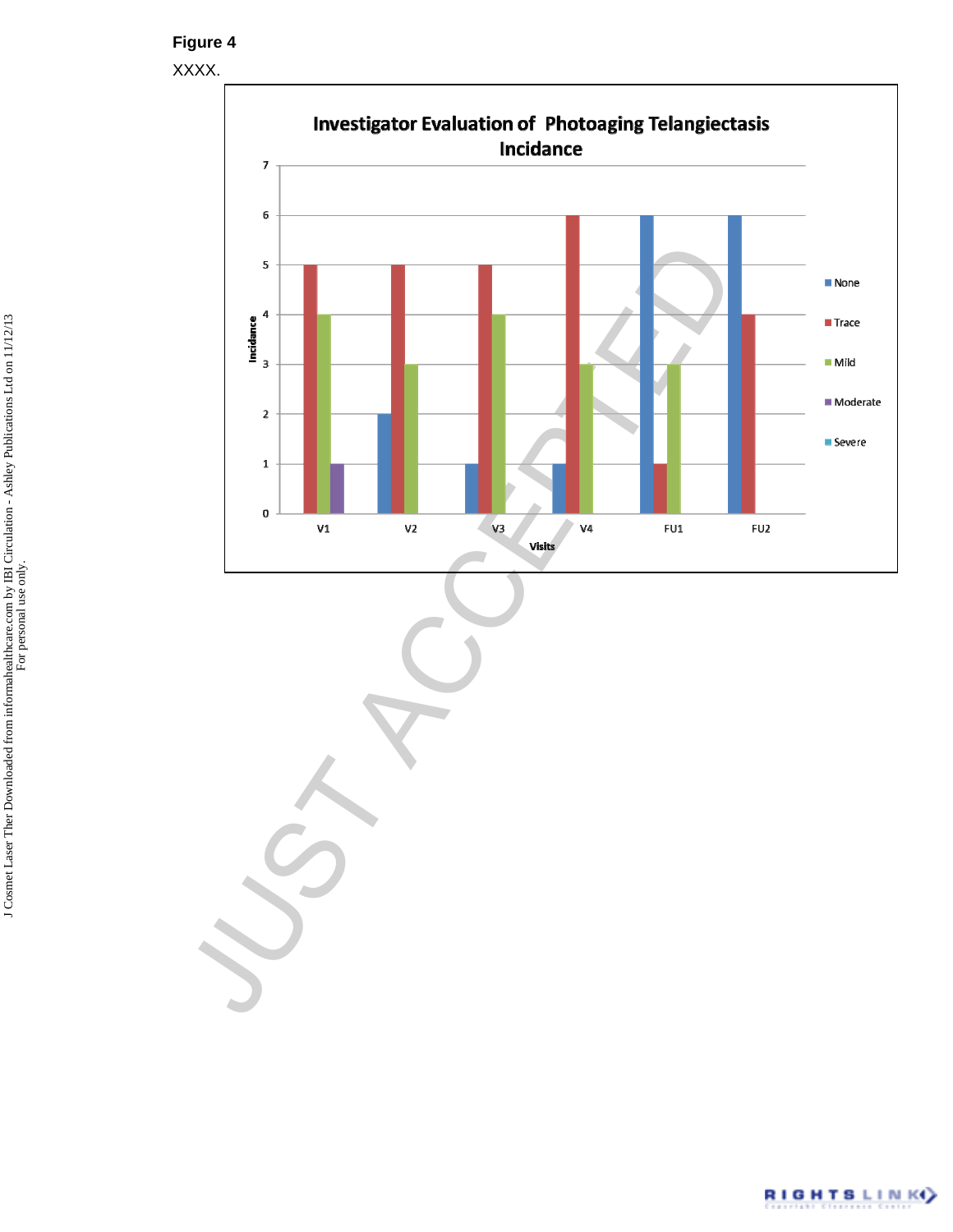XXXX.

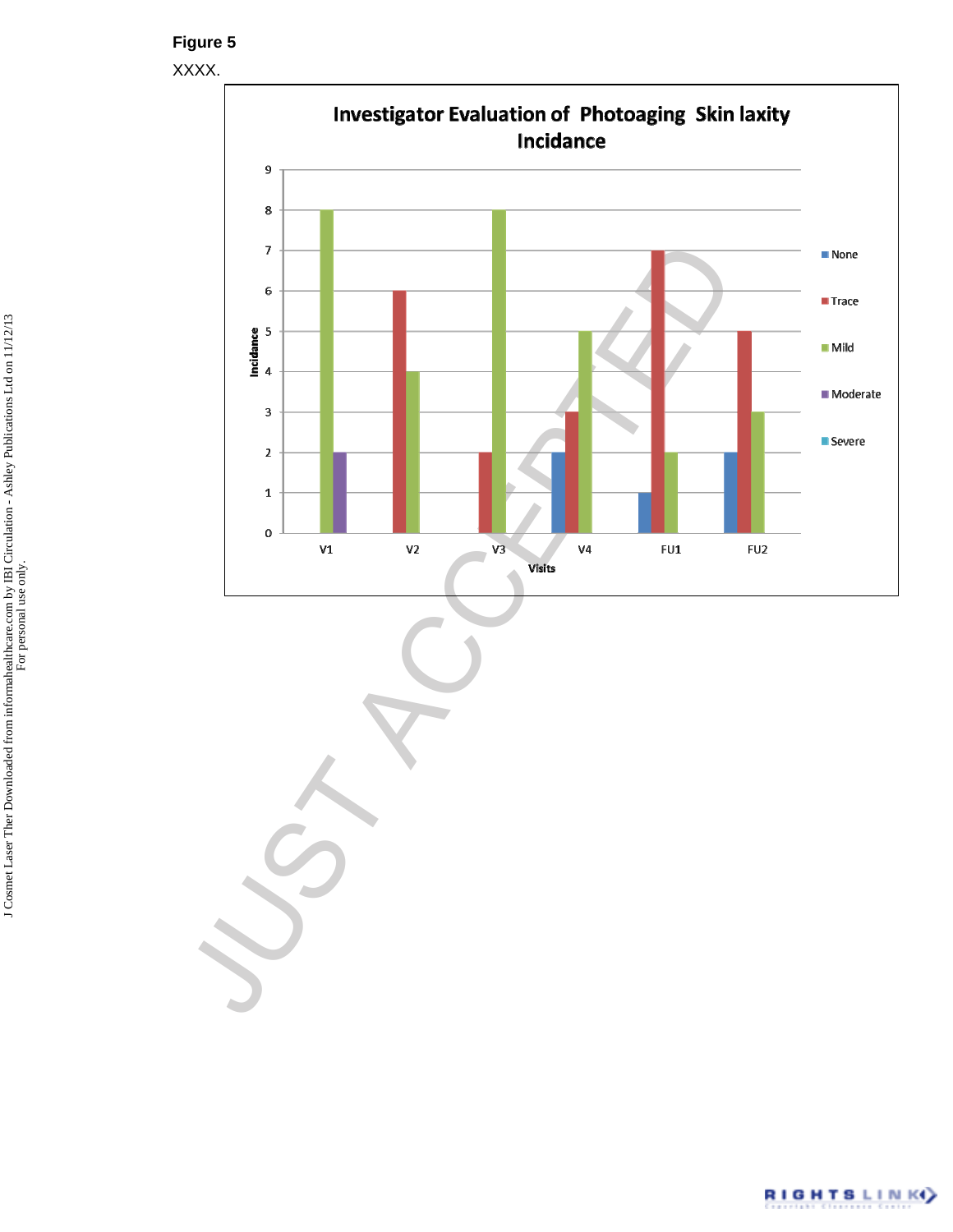XXXX.

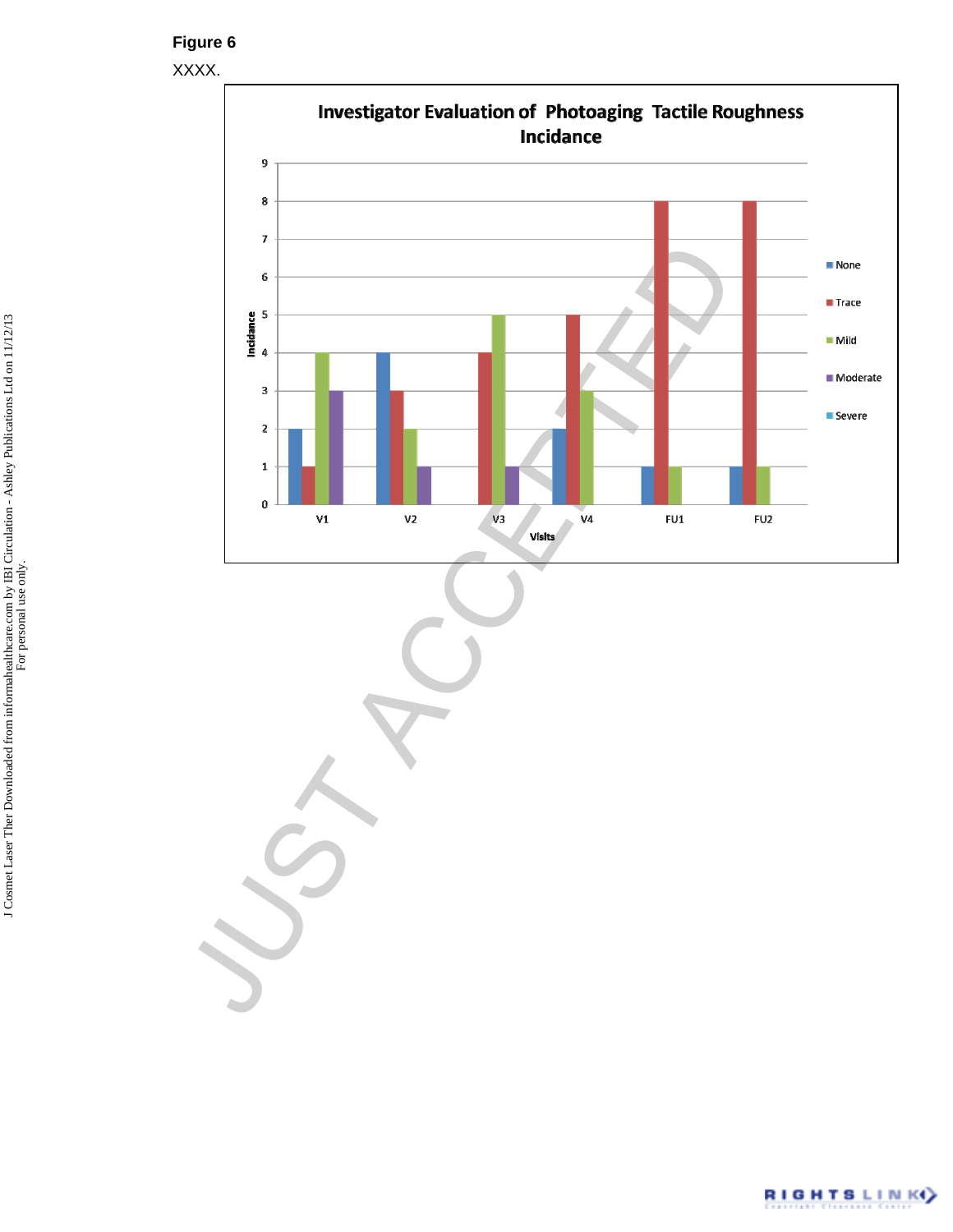XXXX.

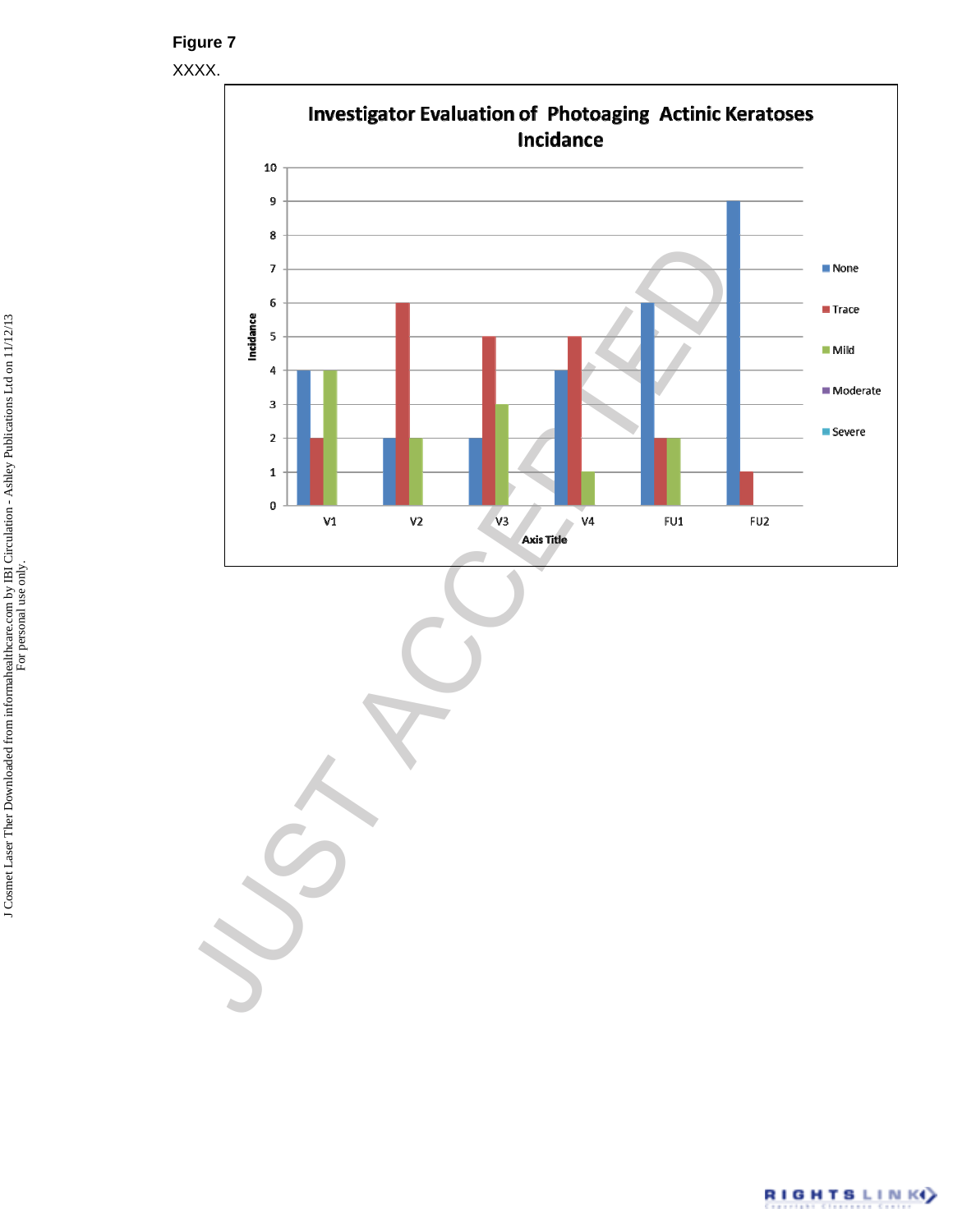



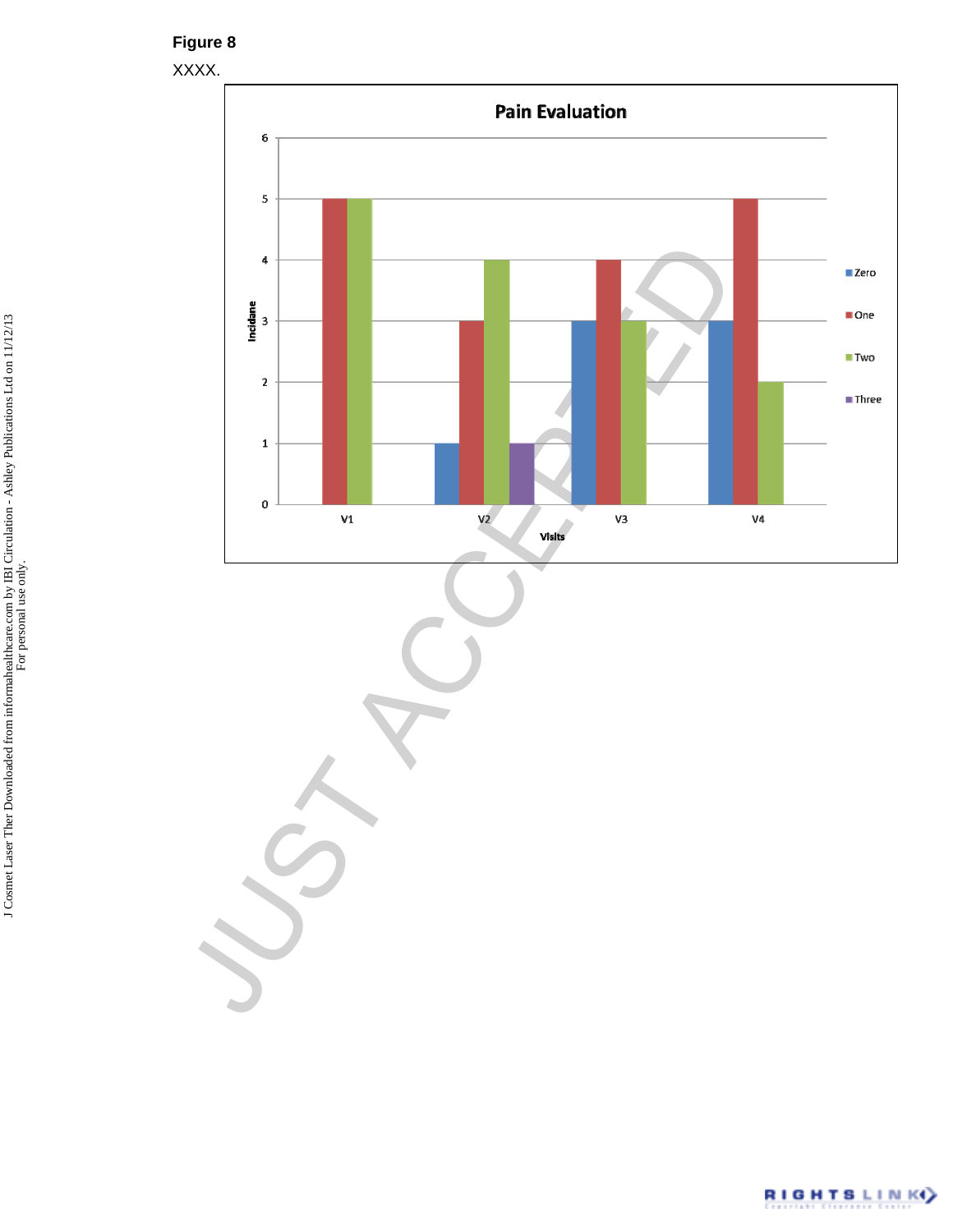Before and After Clinical Picture 46 y/o female, Fitzpatrick skin type III Baseline and 3 month f/u photos below Glogau III at baseline, II at 3 month f/u 4 treatments: 1200kj/P 4Hz 5 passes

VST ACCEPTED

J Cosmet Laser Ther Downloaded from informahealthcare.com by IBI Circulation - Ashley Publications Ltd on 11/12/13<br>For personal use only. J Cosmet Laser Ther Downloaded from informahealthcare.com by IBI Circulation - Ashley Publications Ltd on 11/12/13 For personal use only.